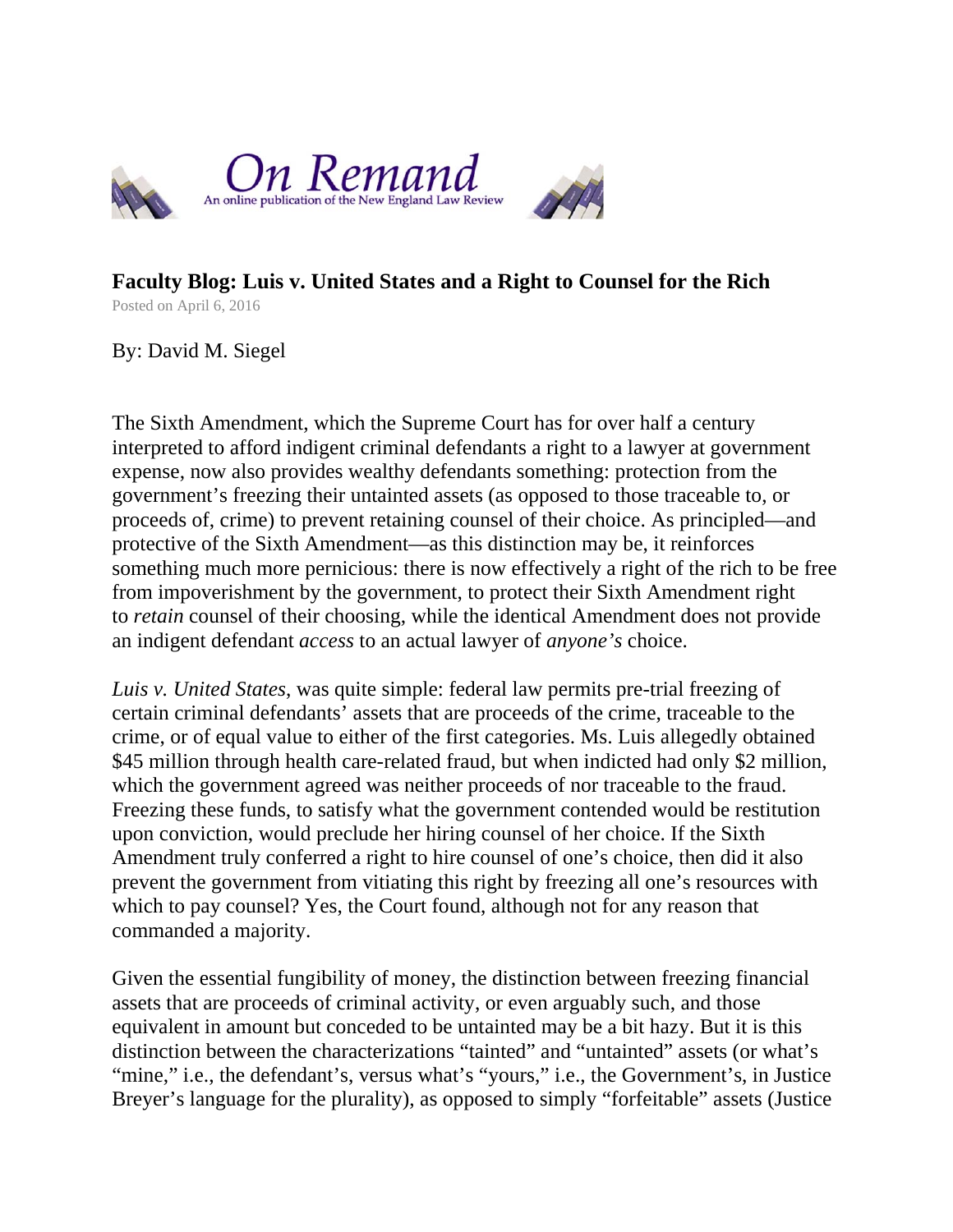Kennedy's terminology for the dissenters) that divides the four member plurality from the three dissenters. Justice Thomas' concurrence in the judgment, based on a plain meaning interpretation of the term "right to the assistance of counsel," that must have meant to the Framers a right not to have the government seize all one's resources because the only counsel available "back in the day" was one you hired, and 17th and 18th century understandings of "forfeiture" were exclusively post-conviction, is a paean to the late Justice Scalia (cited five times by name). Whatever the merits of the tainted/untainted as opposed to forfeitable characterizations, after *Luis v. United States*, it's crystal clear the government may no longer seek to freeze assets that can't be traced to criminal activity, even if they would be all that's left to ensure adequate resources are available for forfeiture after conviction, if doing so would preclude a rich defendant from hiring counsel of her choice.

Of course, this choice is not limited to wealthy defendants, but one—like the choice to sleep under the bridges of Paris, beg in the streets, or steal bread—that the law in its majesty equally forbids the rich and the poor, though it stands in stark contrast to the right of an indigent criminal defendant to actually have a genuine, living, breathing lawyer of *anyone's* choice. As the Court held in *Rothgery v. Gillespie County*, 554 U.S. 191, 213 (2008), even the attachment of the right to counsel by appearance before a judicial officer in a criminal proceeding does not *then* give an indigent defendant a right to a lawyer. Whether even a delay of six months to obtain representation by a lawyer would harm this right is a nice, but unreached, question. (The Court's studied avoidance of this question ensures indigent defendants often receive counsel so late that their rights are not effectively protected, as detailed in 2014 by the Sixth Amendment Center.)

Both the plurality and the principal dissent in *Luis* are only too quick to point out the parade of horribles facing such affluent defendants: they would have to "fall back on overworked and underpaid public defenders." (Breyer, J., Slip. Op. at 15.) Of course, "[g]iven the large volume of defendants in the criminal justice system who rely on public representation, it would be troubling to suggest that a defendant who might be represented by a public defender will receive inadequate representation." (Kennedy, J., Slip Op. 14.) Yet this is exactly what the Brennan Center report, that Justice Kennedy himself cites, states: Inadequate funding means public defenders "are simply unable to provide clients with their constitutional right to counsel, effectively making *Gideon* an unfunded mandate at a time when public defenders are needed most."

A wealthy defendant cannot constitutionally be converted into an indigent one, with the attendant disabling effects for her defense, yet an indigent defendant not only has no right to access the sort of preventive, proactive litigation that retained counsel can